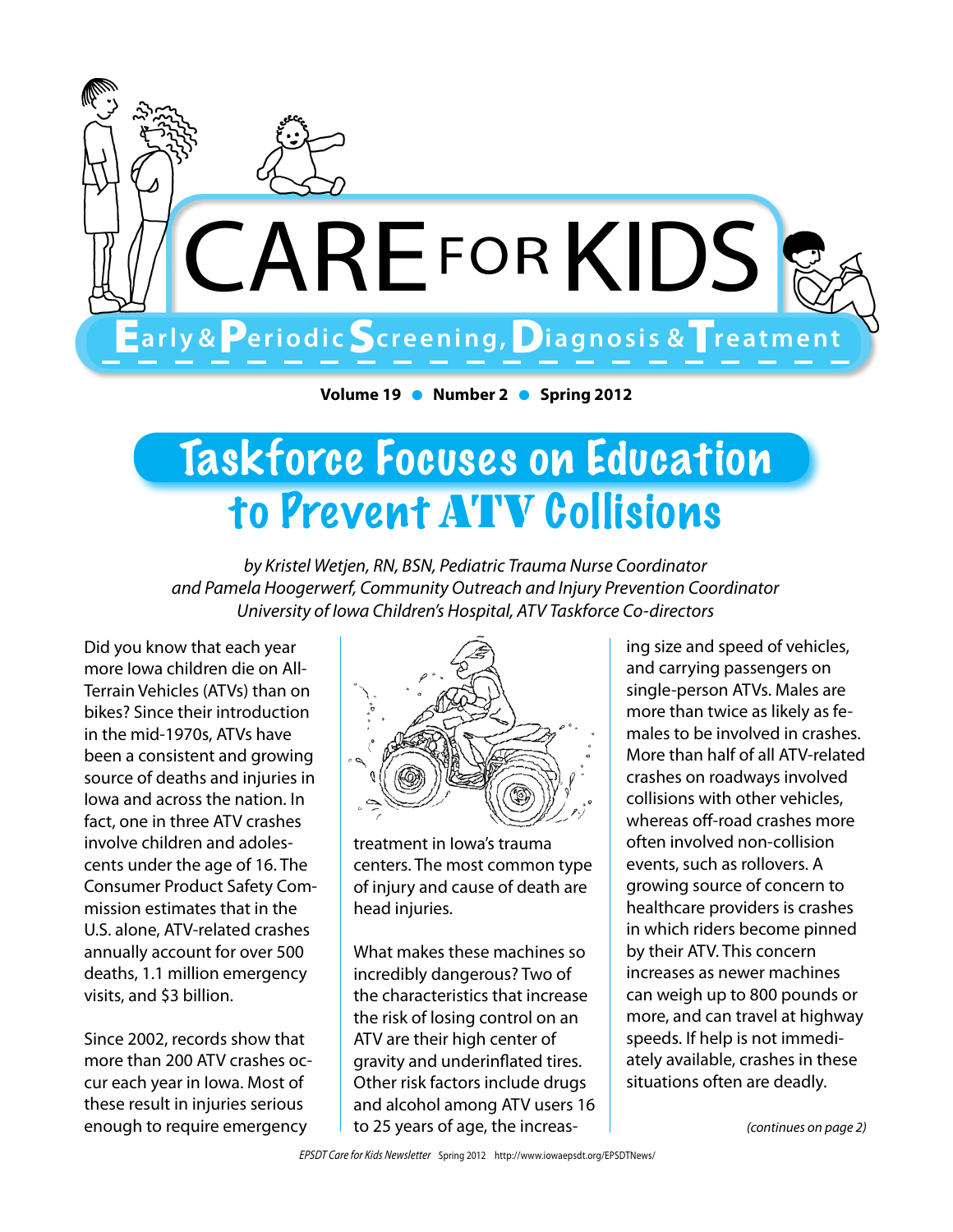**Taskforce focuses on education to prevent ATV collisions** *(continued from page 1)*

### 10 Safety Tips for ATV Riders (STARs)

- 1 **Always wear your helmet**  – There are currently no helmet laws in Iowa and helmet use overall is relatively low, as it is in many states. It has been estimated that helmets could reduce ATV-related deaths by over 40% and nonfatal head injuries by over 60%.
- 2 **One person at a time** Traditional ATVs are built to be ridden by one person, as they are a "rider-active" machine. This means that the driver must be able to freely move his or her weight around on the machine to maintain stability, something that cannot be done when multiple people are on the machine. This holds true for adults giving younger children rides.
- 3 **Ride on the right size machine** – ATV engine size dictates the physical size of the machine, as well as the speed with which it moves.
- 4 **Always wear protective gear** – Protective gear should include a helmet, long sleeved shirt, long pants, closed toed shoes, gloves, and eye protection.
- 5 **Never ride on the road** - ATV tires are made to grip dirt, which leads to difficulty controlling the machine on a paved road. In addition, ATVs' low profile makes it difficult for car and truck drivers to see, increasing the chance of a crash. ATVs typically move at high speeds while on the road, thereby increasing the severity of injury if a crash or rollover occurs.
- 6 **Take an ATV safety course** – The Department of Natural Resources offers hands-on training courses. Please visit ourwebsite at **www.uihealthcare.org/ keepingkidssafe** and click on the DNR link for more information or to find a nearby course.
- 7 **Tell someone where you are going** – It is that important that someone knows where you are going and when to expect you home. In rural Iowa, cell phone service can be irregular, and if a crash occurs it may be difficult to call for help. It is important that your family knows where to look for you if you don't arrive at the appointed time.
- 8 **Respect private property**  – Private property is just that: private. There could be unknown dangers in that location. Stay safe and stay away.
- 9 **Never use drugs or alcohol**  – Driving a vehicle while under the influence of drugs or alcohol is illegal. Because an ATV can travel at the same rate of speed as other vehicles, it makes sense that the same rules apply. Drugs and alcohol slow reaction times, impairing your ability to be rider active and increasing the likelihood of crashes.
- 10 **Always obey the rules** For your copy of Iowa's ATV Rules and Regulations visit **www. iowadnr.gov/Recreation/ AllTerrainVehiclesATV** .

| Rider's age                      | <b>Engine size</b>                 |  |  |
|----------------------------------|------------------------------------|--|--|
| <b>6</b> years of age or younger | Should NOT drive or ride on an ATV |  |  |
| $6 - 12$ years of age            | 70 <sub>cc</sub> or less           |  |  |
| 12 – 15 years of age             | 90 <sub>cc</sub> or less           |  |  |
| 16 years of age or older         | 90 <sub>cc</sub> or greater        |  |  |

*(continues on page 7)*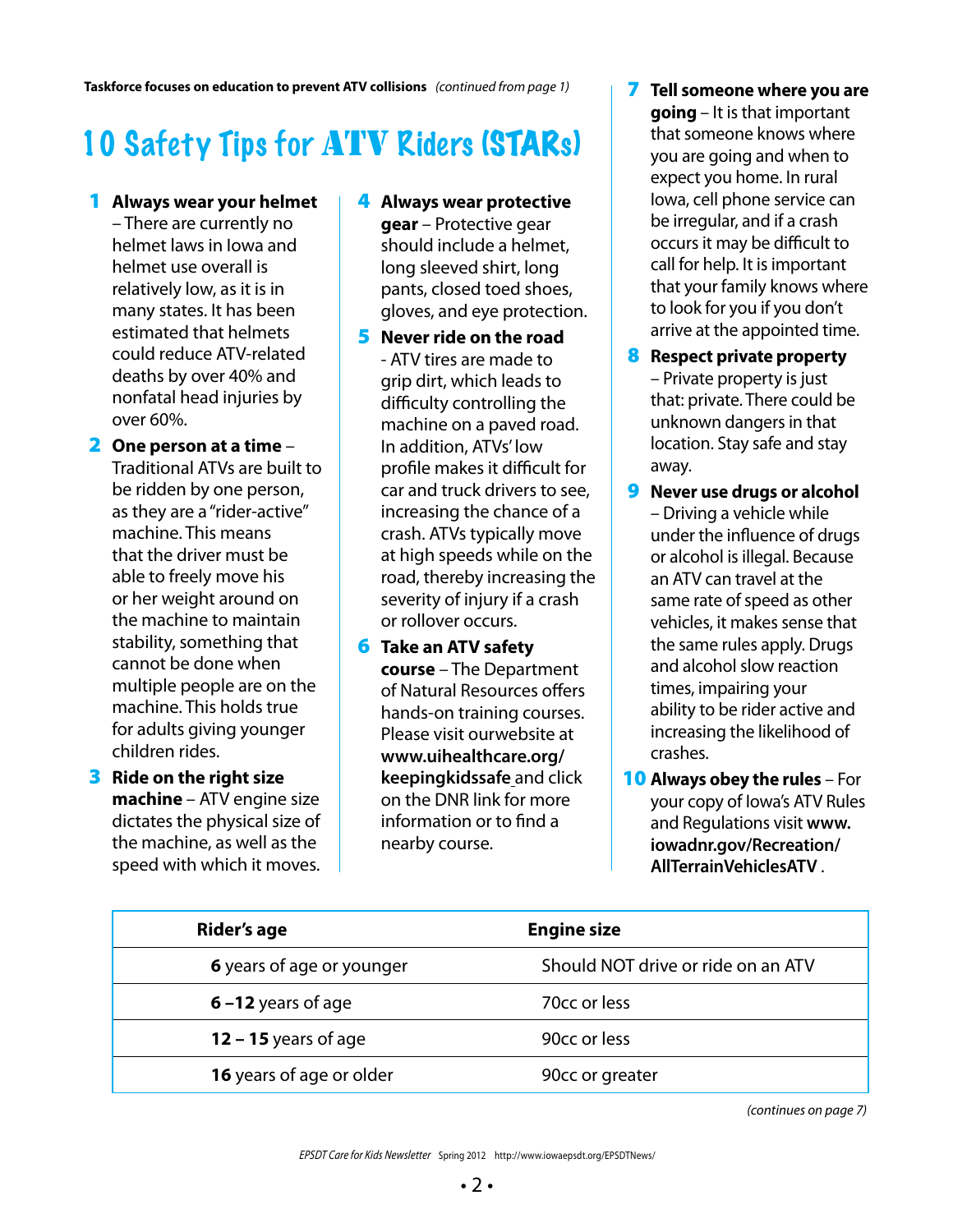### Measuring the Care of Children in Iowa Medicaid and hawk-i: CHIPRA Measures in Iowa

*by Jason Kessler, MD, FAAP – Medical Director, Iowa Medicaid Enterprise*

The Centers for Medicare and Medicaid Services (CMS) have designated a set of 24 health care measures to be the core set of children's health care quality measures under the Children's Health Insurance Program Reauthorization Act (CHIPRA) of 2009. The act directs states to gather data to assess and improve the quality of the medical care and the health outcomes of children. It is optional for states to report on these measures this year, but the Iowa Medicaid Enterprise (IME) has elected to report on as many as possible for both children enrolled in Medicaid and children in the Children's Health Insurance Program (CHIP). Healthy and Well Kids in Iowa, or hawk-I, is Iowa's CHIP program.

A 2007 study in the *New England Journal of Medicine* noted that children receive care that is recommended for them only about half of the time. By

gathering data from measures that address current recommendations, the state of Iowa can compare how frequently children are getting care that is recommended for them. This information can be compared across states and over time, with the hope that it will be used to improve care by focusing educational efforts, health programming, and even payment for services to most needed areas.

#### Table 1 – **Selected CHIPRA measures, results for Iowa, 2010 data**

| <b>Measure Title</b>                                                                                                                                         | <b>Medicaid</b> | hawk-i | <b>Comments</b>                                                                                                               |
|--------------------------------------------------------------------------------------------------------------------------------------------------------------|-----------------|--------|-------------------------------------------------------------------------------------------------------------------------------|
| Percentage of live births weighing less than 2,500<br>grams                                                                                                  | 7.16%           |        | Data is from the Iowa Department of Public<br>Health (IDPH) and is for the entire state, not<br>just Medicaid or hawk-i.      |
| Cesarean rate for nulliparous singleton vertex                                                                                                               | 26.9%           |        | Also IDPH data for entire state.                                                                                              |
| Weight assessment and counseling for nutrition and<br>physical activity for children and adolescents: Body<br>mass index assessment for children/adolescents | 0.3%            |        | Based on Iowa Medicaid Enterprise (IME)<br>claims data.                                                                       |
| Well-child visits in the third, fourth, fifth, and sixth<br>years of life                                                                                    | 62.4%           |        | This measures the percentage of children in<br>this age range who had at least one well-visit<br>during the year              |
| Adolescent well-care visits                                                                                                                                  | 31.4%           |        | This measures the total percentage of ado-<br>lescents ages 12 to 21 who had at least one<br>well-care visit during the year. |
| Total eligibles who receive preventative dental<br>services                                                                                                  | 37.8%           |        | Based on IMF claims data                                                                                                      |
| Appropriate testing for children with pharyngitis                                                                                                            | 46.3%           | 61.2%  | 2008 data for a commercial population was<br>74.7%                                                                            |
| Total eligibles who received dental treatment<br>services                                                                                                    | 17.6%           |        | Based on IMF claims data                                                                                                      |
| Annual number of asthma patients with >1 asthma-<br>related emergency room visit                                                                             | 24.5%           | 15.8%  | Based on IMF claims data                                                                                                      |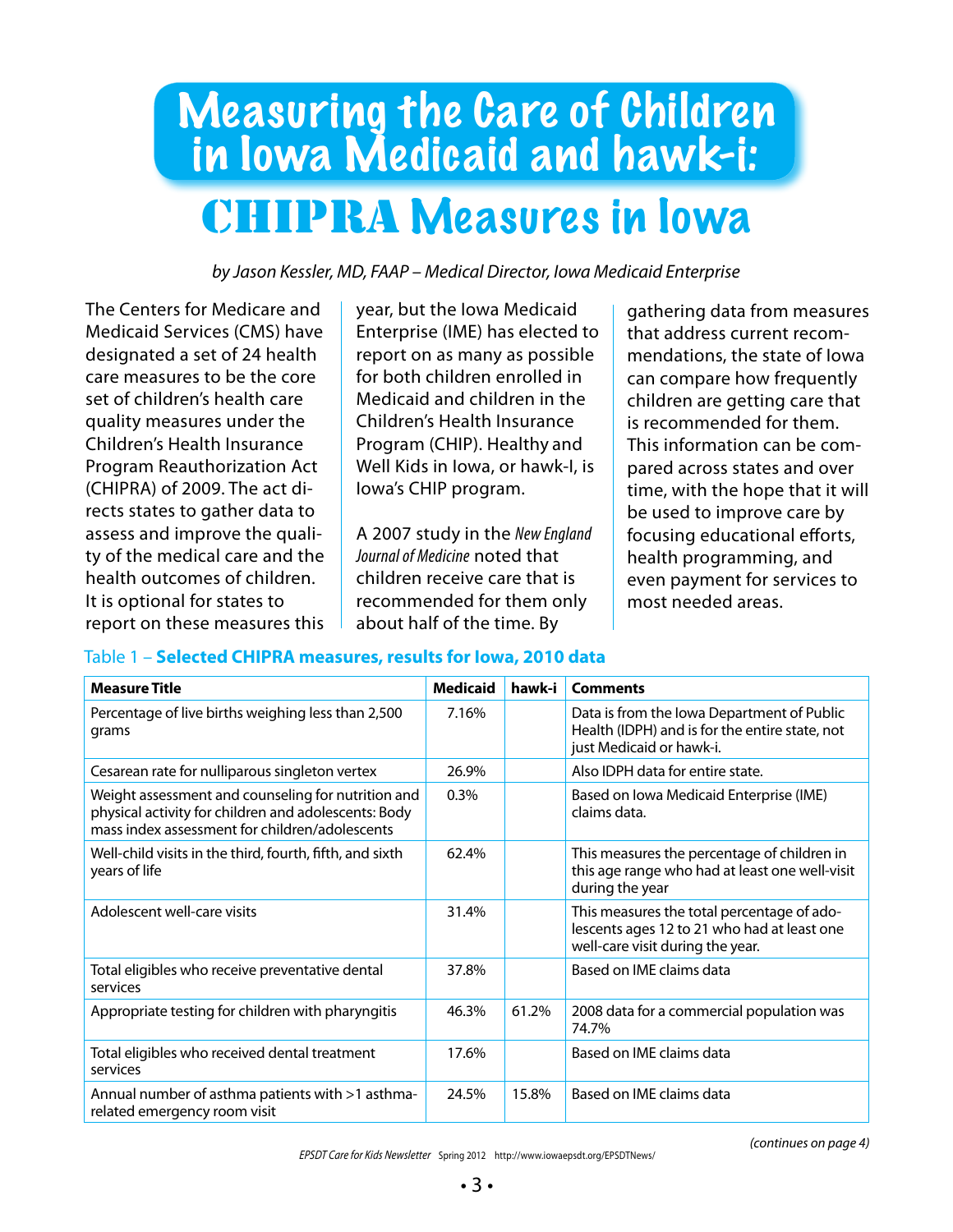#### **Measuring the Care of Children in Iowa Medicaid and hawk-i: CHIPRA Measures in Iowa** *(continued from page 3)*

#### Figure 1. **Number of Well-Child Visits in the First 15 Months of Life.**

This chart represents Medicaid data. Bright Futures periodicity schedule recommends seven visits in the first 15 months of life (excluding prenatal, newborn and the 15 month visits).



#### Figure 2. **Ambulatory Care: Emergency Department Visits**

Reflects visits per 1000 member months, 2010 data. Note that hawk-i covers only ages 0 to 18, but the measures report through age 21, so there is no report for the 20-21 age group in the hawk-i data.

> Figure 3. **Follow-Up After Hospitalization for Mental Illness**, 2010 data

are administered through the Iowa Plan, a

managed care plans within that program.





There is some deliberate overlap between the CHIP Reauthorization Act (CHIPRA) measures and the measures used in the Medicare and Medicaid Electronic Health Record Incentive Program, the Meaningful Use of Health Information Technology measures.

*(continues on page 7)*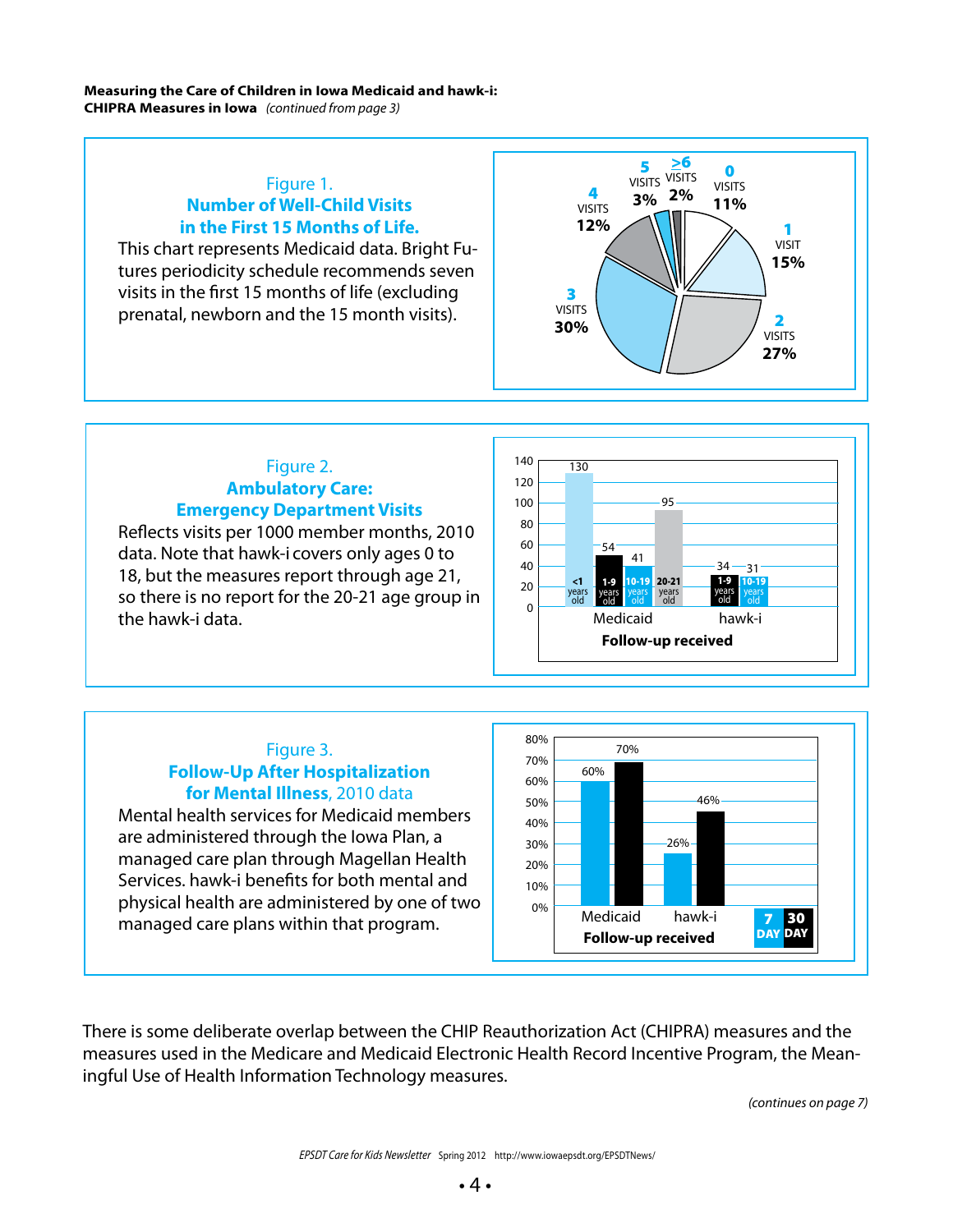### **ATV SAFETY**

Driving All Terrain Vehicles can be an enjoyable way to spend time with family and friends. They can even be helpful in doing work around a yard or farm. But an ATV can quickly turn dangerous. Did you know that ATV crashes result in 150,000 emergency room visits each year? One third of the victims are under 16 years old.

Knowing ATV safety tips and having the right equipment can ensure your ATV adventure doesn't turn into a trip to the hospital, or worse. The information below will help you ride the trail to safety.

#### **Every ATV driver should wear the correct safety gear, including:**

 $\boldsymbol{\gamma}$ 

- Helmet  **Long-sleeved shirt**
- Goggles Gloves
	-
- $\blacksquare$  Long pants  $\blacksquare$  Boots
- 

#### **A helmet is the most important piece of safety gear for an ATV driver—not just any helmet, but the right helmet.**

- The helmet is not a bicycle helmet, skateboarding helmet, or rollerblading helmet.
- $\blacksquare$  The helmet must be able to take a blow from a sharp object, absorb energy on impact, stay in place, and let you see to both sides.
- $\blacksquare$  A helmet should fit fairly snugly and not wobble around when you move your head. The chinstrap should fasten securely.
- $\blacksquare$  The helmet's label should indicate it has been safety approved by the Department of Transportation (DOT), the American National Standards Institute (ANSI), or the Snell Memorial Foundation (Snell).

#### **Ride an ATV that's the right size for you:**

Anyone under 16 should not ride an adult-size ATV

| Rider's age        | <b>Engine size</b>                 |  |  |
|--------------------|------------------------------------|--|--|
| Younger than 6 yrs | Should NOT drive or ride on an ATV |  |  |
| $6 - 12$ yrs       | 70cc or less                       |  |  |
| $12 - 15$ yrs      | 90cc or less                       |  |  |
| $16$ yrs $+$       | 90cc or greater                    |  |  |

#### **Ride your ATV in a safe way:**

- Do not go too fast, pop wheelies, or do tricks with an ATV
- $\blacksquare$  Never take anyone for a ride. Riding double is dangerous because the driver is unable to properly shift can roll over on the rider and driver, or they could be thrown from the machine on rough terrain.
- Don't ride ATVs on paved roads—because of their construction and tires, they are difficult

to control on pavement. If you must ride on a road to reach a work site on a farm, ride slowly and carefully. Your ATV is lower than a car or truck, making it hard for drivers to see you.

his or her weight. The ATV **■ Take an ATV safety course.** You can find information about them at the Iowa Department of Natural Resources web site:

> **http://www.iowadnr.gov/ Recreation/AllTerrain VehiclesATV/ATVEducation. aspx.**

(courtesy of *Safety Tips for ATV riders* from **Keeping Kids Safe**: **http://www.uichildrens.org/keepingkidssafe/**)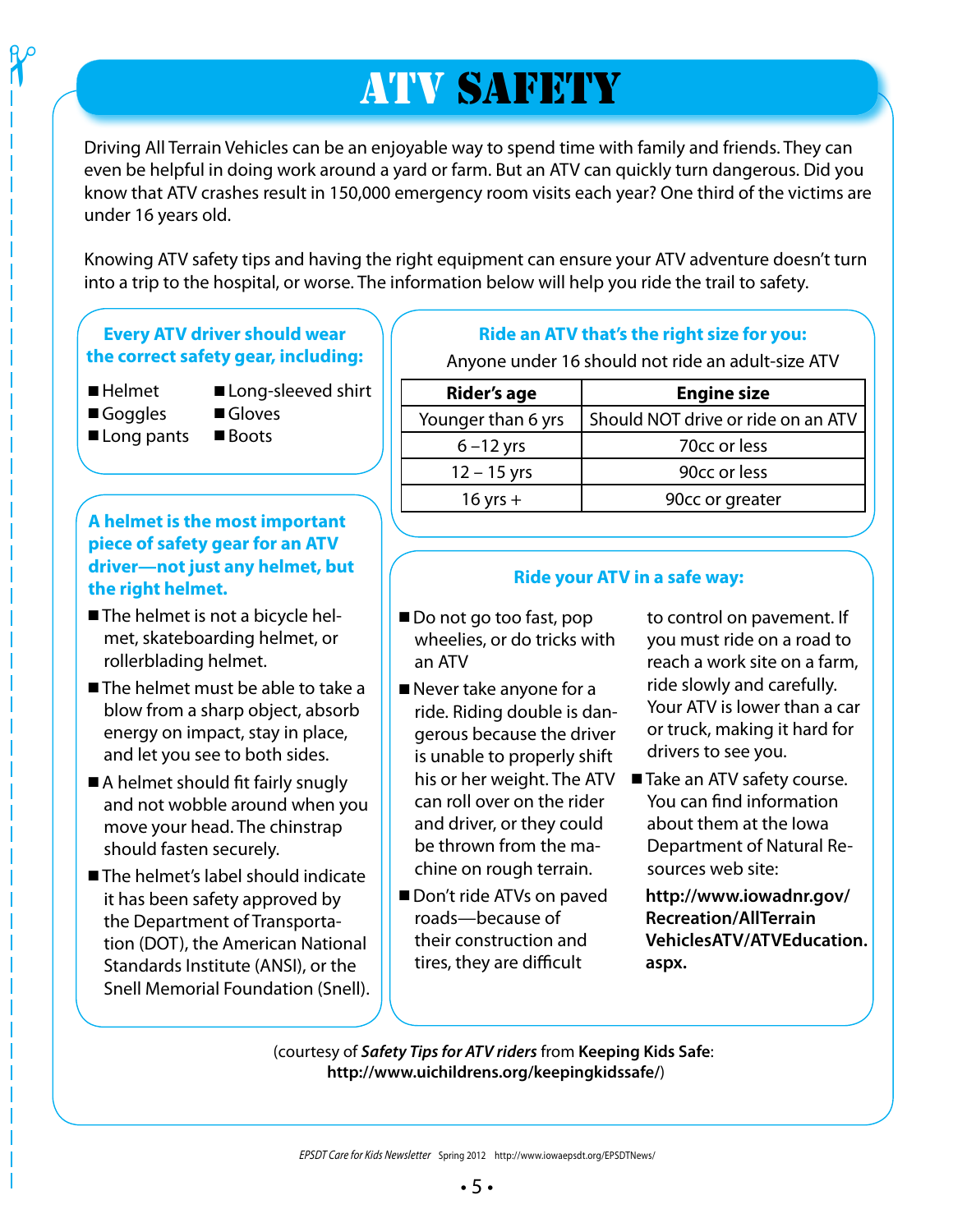# **Medicaid QUALITY MEASURES**

The Centers of Medicare and Medicaid Services (CMS) selected 24 clinical quality measures to assess the quality of medical care for children. These Children's Health Insurance Reauthorization Act (CHIPRA) quality measures can give providers a good idea of how health care in Iowa performs. Providers can compare the measures with their own practices to help in their own quality improvement, which can improve patient outcomes, help with quality improvement for purposes of Maintenance of Certification (MOC), and ultimately, demonstrate performance standards that can lead to improved reimbursement under Pay-for-performance (P4P) and shared-savings models.

- **n** Prenatal and postpartum care: Timeliness of prenatal care
- **n** Frequency of ongoing prenatal care
- $\blacksquare$  Percentage of live births weighing less than 2,500 grams
- $\blacksquare$  Cesarean rate for nulliparous singleton vertex
- n Childhood immunization status
- **n** Immunizations for adolescents
- **n** Weight assessment and counseling for nutrition and physical activity for children and adolescents: Body Mass Index assessment for children/ adolescents
- **n** Developmental screening in the first three years of life
- n Chlamydia screening
- $\blacksquare$  Well-child visits in the first 15 months of life
- $\blacksquare$  Well-child visits in the third, fourth, fifth, and sixth years of life
- **n** Adolescent well-care visits
- $\blacksquare$  Total eligibles who receive preventative dental services
- **n** Children and adolescents' access to primary care practitioners
- $\blacksquare$  Appropriate testing for children with pharyngitis
- $\blacksquare$  Otitis media with effusion (OME): Avoidance of inappropriate use of systemic antimicrobials
- $\blacksquare$  Total eligibles who received dental treatment services

n Ambulatory care: Emergency department visits  $\gamma$ 

- n Pediatric central-lineassociated bloodstream infections
- **n** Annual number of asthma patients with >1 asthma-related emergency room visits
- $\blacksquare$  Follow-up care for children prescribed ADHD medication
- $\blacksquare$  Annual pediatric hemoglobin (HbA1c) testing and control
- $\blacksquare$  Follow-up after hospitalization for mental illness
- n Consumer Assessment of Healthcare Providers and Systems (CAHPS) Health Plan Survey 4.0H, child version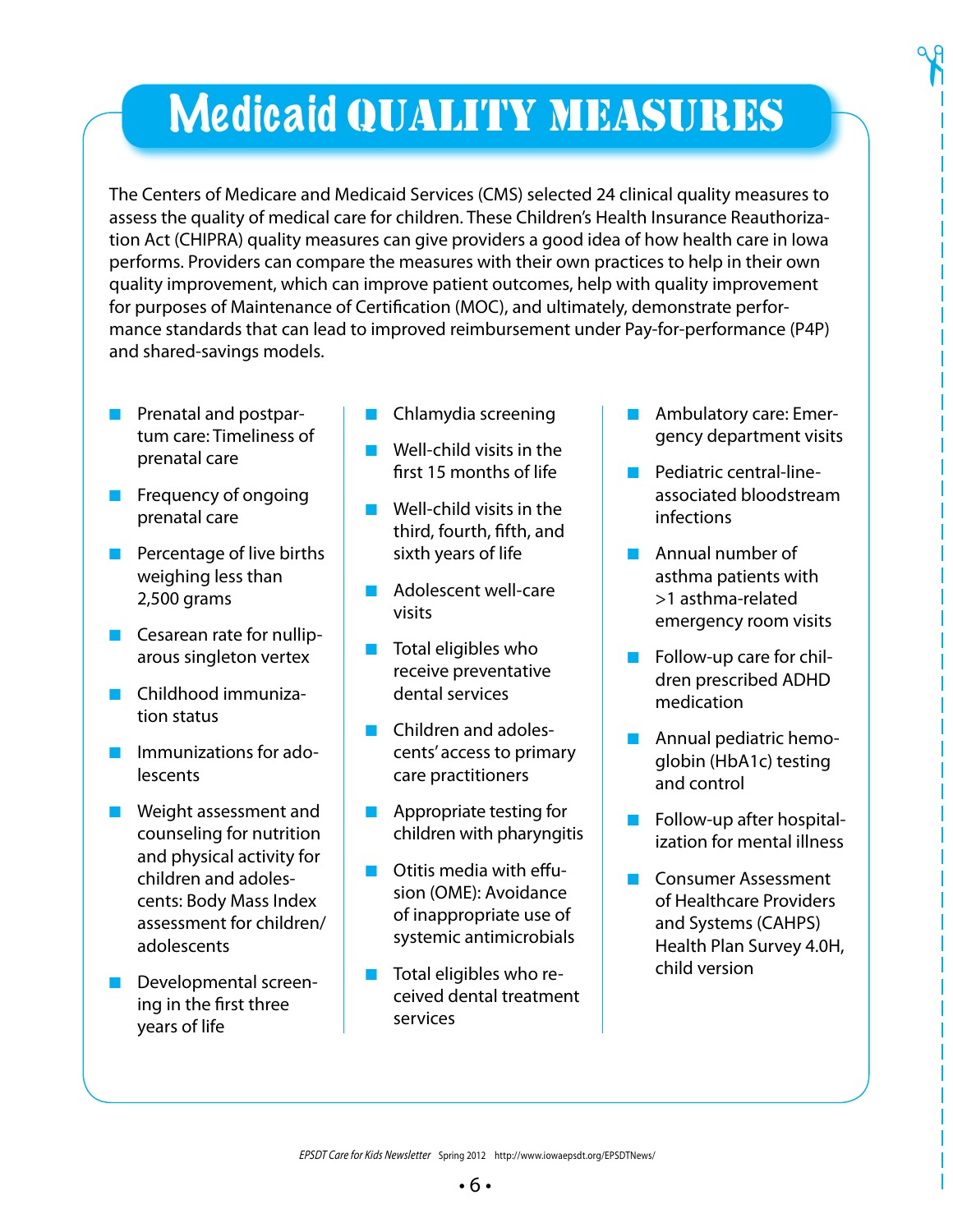Although this data paints a picture of a very dangerous machine and the American Academy of Pediatrics states that no one under the age of 16 should operate an ATV, the vehicles can be very useful in the farming community and riding can be a fun recreational sport. With this knowledge and a passion for safety, The University of Iowa Children's Hospital partnered with Safe Kids Johnson County, U.S. Army Corps of Engineers, Iowa Department of Natural Resources, Iowa Emergency Medical Services for Children, and the Univer-

sity of Iowa Injury Prevention Research Center to develop an ATV Safety Taskforce. Its mission is to increase education to reduce the number of ATV crashes and severity of injury in children and adolescents. Through generous funding from the Kohl's Cares Program, the taskforce developed an educational curriculum for middle school students aimed at educating them about safe riding habits. As of January 2012, this group has presented ATV safety education programs to over 2500 students at 15 schools.

Would you like to help prevent ATV injuries and deaths? If so please visit our website at **www.uihealthcare. org/keepingkidssafe** for more information, or contact the University of Iowa Children's Hospital ATV taskforce by email at **atvsafety@ uiowa.edu**, or by phone at **(319) 384-6999**.

**Measuring the Care of Children in Iowa Medicaid and hawk-i: CHIPRA Measures in Iowa** *(continued from page 4)*

Iowa will gather data from claims for the CHIPRA measures for the first time for calendar year 2010 (CY2010) for Medicaid and Federal Fiscal Year 2010 (FFY2010) for hawk-i. A separate set of data exists for children enrolled in hawk-i. These initial sets of data will serve as a baseline for future assessments. Iowa is not able to report on all 24 of the CHIPRA measures for CY2010, but as our experience and data sources improve, such as the addition of the Iowa Health Information Network (I-HIN), our ability to collect and report this data will improve, as well.

Based on these results, action plans will be formed for areas

the state wishes to target for future quality improvement. The two dental measures, for both preventive and treatment services have been tracked in Iowa for years. They will be the subjects of two such action plans. Another action plan for Iowa will be developed around a measure for weight assessment, counseling, and body mass index (BMI).The data from these measures present an interesting snapshot of the care children receive in Iowa. About 240,000 Iowa children are covered by Iowa Medicaid and about 30,000 are covered by hawk-i. The two programs cover about 40 percent of Iowa's children. For most of the measures, this data estab-

lishes a baseline for Iowa. Data from other states' are not yet available for comparison. Iowa will continue to gather data and report annually to CMS. The measures can then be compared across time and the trends monitored. The action plans formed, based on the measures data can be assessed for success resulting from the changes as they are put into place. Some practices may even have the capacity to generate their own data and assess their own performance in comparison with the state as a whole and create individual action plans at a local level. All of this will lead to improvement in care for Iowa's children.